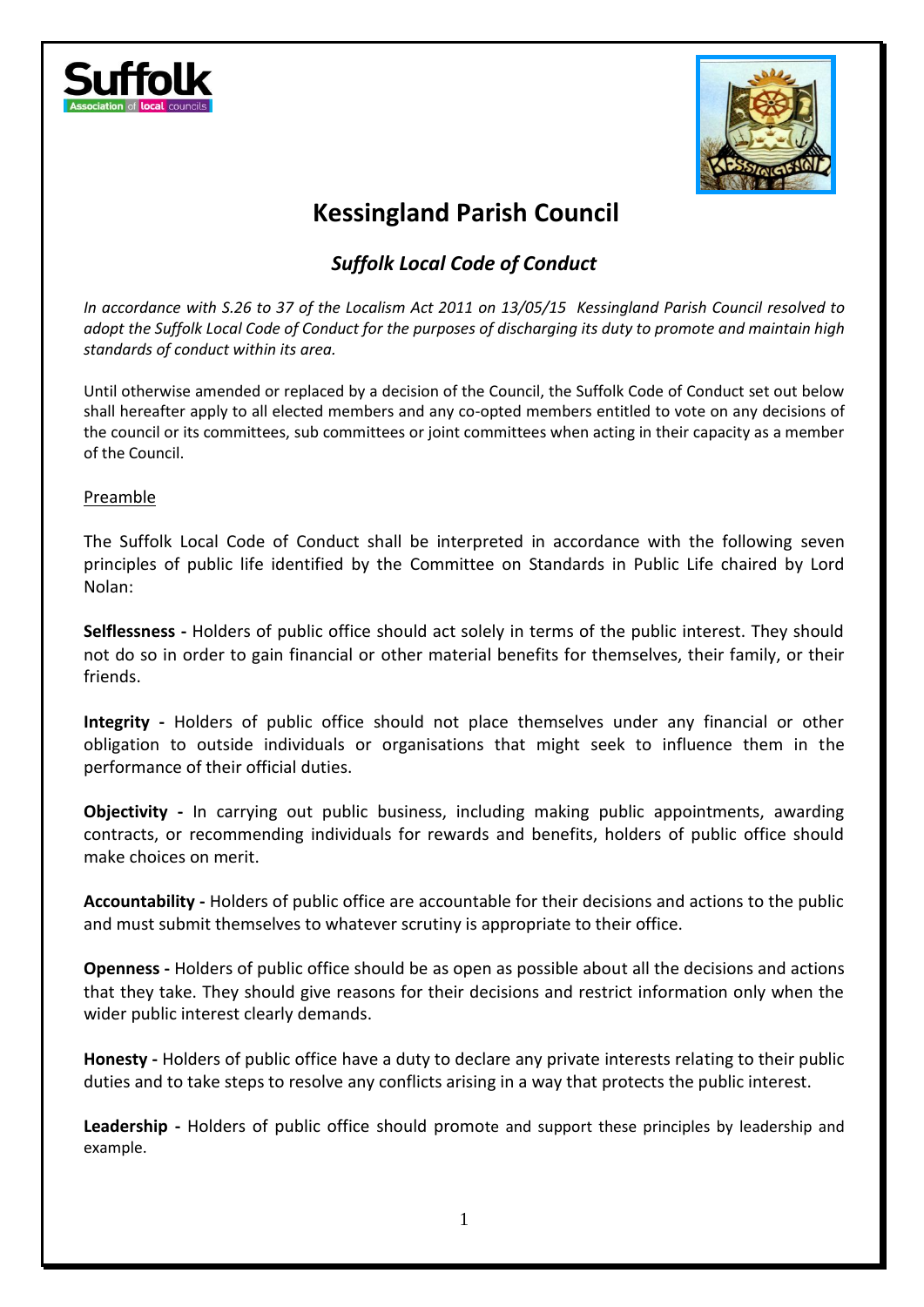#### **CODE OF CONDUCT APPLICABLE TO PARISH & TOWN COUNCILLORS IN SUFFOLK**

- 1. You must treat others with respect.
- 2. You must not :-
	- (1) do anything which may cause your authority to breach any of the Council's duties under the Equality Act 2010
	- (2) bully any person;
	- (3) intimidate or attempt to intimidate any person who is or is likely to be  $-$ 
		- (a) a complainant,
		- (b) a witness, or
		- (c) involved in the administration of any investigation or proceedings, in relation to an allegation that a member (including yourself) has failed to comply with his or her authority's code of conduct; or
	- (4) do anything which compromises or is likely to compromise the impartiality of those who work for, or on behalf of, your council.
- 3. You must not :-
	- (1) disclose information given to you in confidence by anyone, or information acquired by you which you believe, or ought reasonably to be aware, is of a confidential nature, except where—
		- (a) you have the consent of a person authorised to give it;
		- (b) you are required by law to do so;
		- (c) the disclosure is made to a third party for the purpose of obtaining professional advice provided that the third party agrees not to disclose the information to any other person; or
		- (d) the disclosure is reasonable, in the public interest, made in good faith and in compliance with the reasonable requirements of the authority; or
	- (2) prevent another person from gaining access to information to which that person is entitled by law
- 4. You must not conduct yourself in a manner which could reasonably be regarded as bringing your office or authority into disrepute.
- 5. You :-
	- (1) must not use or attempt to use your position as a member improperly to confer on or secure for yourself or any other person, an advantage or disadvantage; and
	- (2) must, when using or authorising the use by others of the resources of your authority—
		- (a) act in accordance with your authority's reasonable requirements;
		- (b) ensure that such resources are not used improperly for political purposes (including party political purposes); and
	- (3) must have regard to any applicable Local Authority Code of Publicity made under the Local Government Act 1986.
- 6.1 When reaching decisions on any matter you must have regard to any relevant advice provided to you by :-
	- (a) your council's chief finance officer; or
	- (b) your council's monitoring officer,
	- (c) your council's head of paid service; or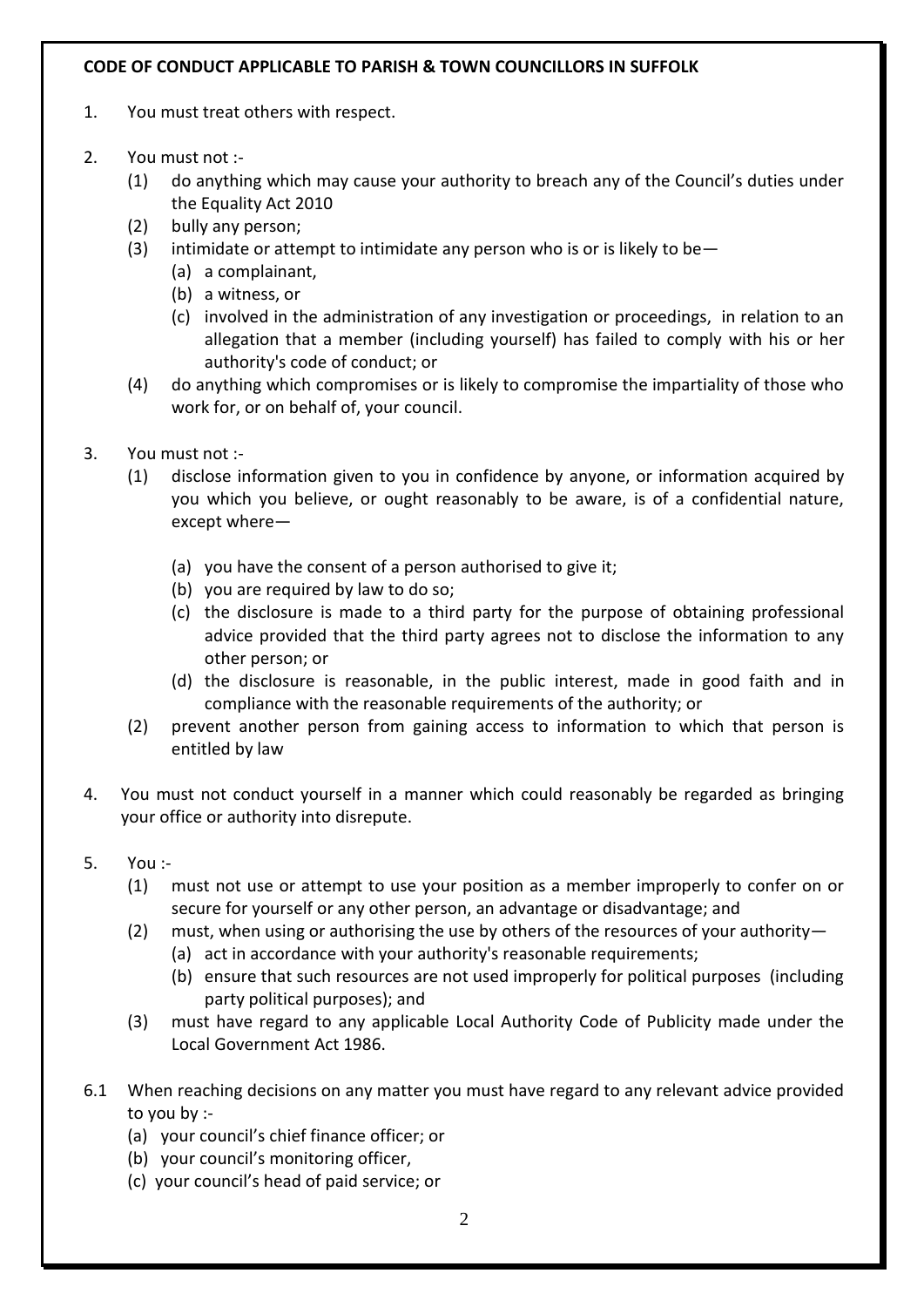(d) any other officer,

where that officer is acting pursuant to his or her statutory duties.

6.2 You must give reasons for all decisions in accordance with any statutory requirements and any reasonable additional requirements imposed by your authority.

# **7. Registration of interests**

- 7.1. You must register within 28 days of becoming a member of the Council (and notify the relevant Monitoring Officer of any changes within 28 days) any Disclosable Pecuniary Interests (DPIs) you have for publication in the Register of Members' Interests. (See Appendix)
- 7.2. You may not at any time discharge any function or participate in any Council business or discussions, or vote on any issues that relate to or concern any of your DPIs where you are aware that you have a relevant DPI. You may not remain in the chamber or meeting room or in the public gallery when any matter that relates to any of your DPI is under discussion or debate unless you have requested a dispensation in writing to the Proper Officer as soon as possible before the meeting, or failing that, at the start of the meeting for which the dispensation is required, and a written dispensation has been granted by the Council (or Committee or Proper Officer where council has delegated the function).
- 7.3. You must register within 28 days of becoming a member of the Council (and notify the relevant Monitoring Officer of any changes within 28 days) any Local Non-Pecuniary Interests (LNPIs) set out in Part 2 to Appendix A to this code, but you may participate in any discussions or debates relating to or concerning any of your LNPIs after the date of registration.
- 7.4. You must declare any DPIs or LNPIs to a meeting where business is relevant to those interests, including those interests that are already registered with the relevant Monitoring Officer or where registration is pending.
- 7.5. You must register, within 28 days, any gifts and hospitality of £25 or more received by you in accordance with the instructions issued within your Council by the relevant Monitoring Officer.
- 7.6. The Council's Register of Interests will be available for inspection at the relevant District/Borough Council offices by prior arrangement during normal office hours, and will be published on that Council's website.

# **8. Sensitive Interests**

You may also apply to the relevant Monitoring officer for non-publication of the full details of any of your DPIs or LNPIs where you reasonably believe that publication of the details of a particular DPI or LNPI could result in your being subjected to violence or intimidation. In considering such applications the relevant Monitoring Officer shall have regard to any representations made by you in determining whether he or she considers the relevant DPI or LNPI should be treated as a Sensitive Interest and excluded from the published version of the Register of Members' Interests.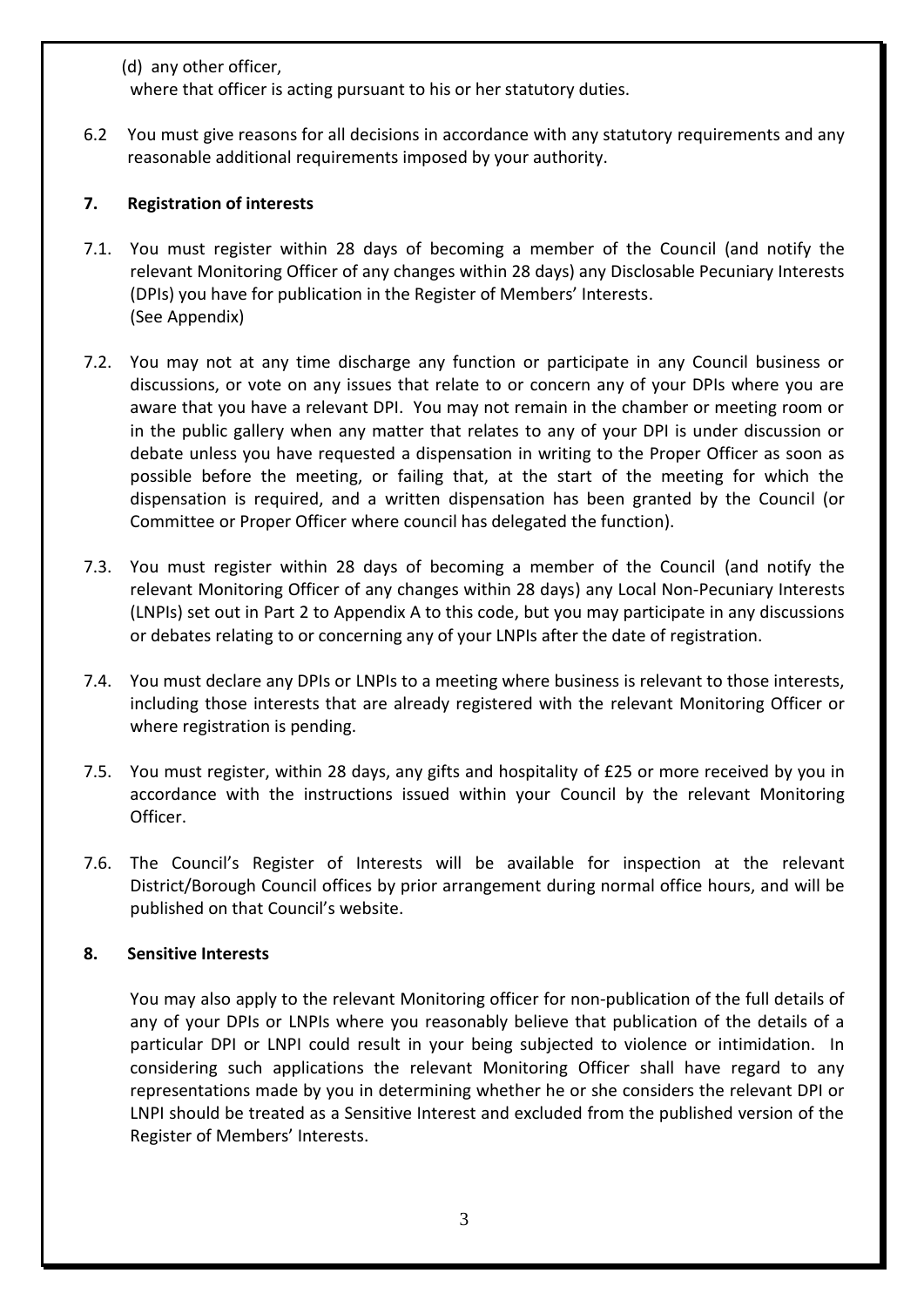#### **Appendix**

# **Part 1**

# **Description of categories of Disclosable Pecuniary Interests**

You have a Disclosable Pecuniary Interest in any business of the Council if it is of a description set out in 1-7 below and is either:

- (a) An interest of yours
- (b) An interest of your spouse or civil partner

(c) An interest of a person with whom you are living as husband and wife or as civil partners And, in the case of paragraphs (b) and (c), you are aware they have the interest.

In these descriptions the term 'relevant person' is used to mean you as a member and any such person as set out in paragraphs (b) and (c).

- 1. Any employment, office, trade, profession or vocation carried on for profit or gain.
- 2. Any payment or provision of any other financial benefit (other than from the Council) made or provided within the relevant period in respect of any expenses incurred in carrying out your duties as a member, or towards your election expenses. This includes any payment or financial benefit from a trade union within the meaning of the Trade Union and Labour Relations (Consolidation) Act 1992.
- 3. Any beneficial interest in securities of a body where
	- (1) that body (to your knowledge) has a place of business or land in the area of the Council, and
	- (2) either:
		- (a) the total nominal value of the securities exceeds £25,000 or one hundredth of the total issued share capital of that body; or
		- (b) if the share capital of that body is of more than one class, the total nominal value of the shares of any one class in which the relevant persons has beneficial interest exceeds one hundredth of the total issued share capital of that class.
- 4. Any contract which is made between the relevant person, or a body in which they have a beneficial interest, and the Council-
	- (1) under which goods or services are to be provided or works are to be executed; and
	- (2) which has not been fully discharged.
- 5. Any beneficial interest in any land in the Council's area.
- 6. Any tenancy where to your knowledge (a) the landlord is the Council and (b) the tenant is a body in which a relevant person has a beneficial interest.
- 7. Any licence (alone or jointly with others) to occupy land in the Council's area for a month or longer.